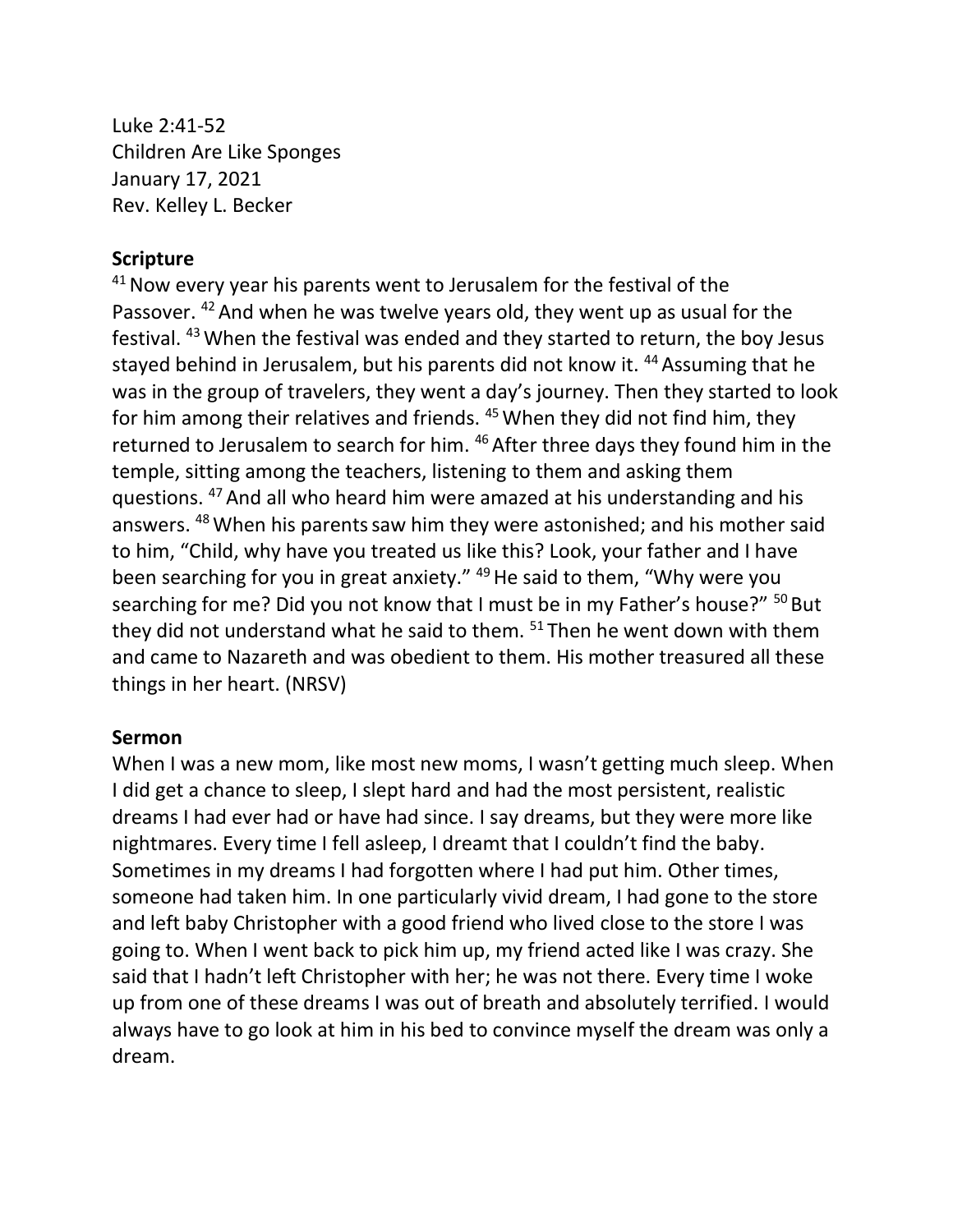Over the years, I have heard other parents talk about having dreams like this, especially in the first few sleep-deprived months of parenthood. It makes sense. For most parents, the thought of not knowing where our child is a pretty deep seeded fear, and it seems reasonable that fear could seep into our dreams. That's why, for many of us, the part of today's story, where we learn that it was a whole day before Mary and Joseph realized Jesus was not with them on their way home from Jerusalem to Nazareth, is the part that sticks with us. To our  $21<sup>st</sup>$  century, western ears, *that* is the real story here. 12-year-old Jesus was not missed by his parents until after the first day's journey! What kind of a family is this Holy Family?

Mary and Joseph didn't miss him immediately because they were not traveling as a nuclear family, in their own minivan, just the three of them. They were traveling in a *caravan* (see what I did there) of extended family and friends. His parents had confidence that someone had their eyes on their, soon to be teenage, son. When they realized Jesus was not with the larger family group, they went back to Jerusalem and found him in the temple. I am sure the time between realizing he was not with them and finding him in the temple, was tense. When they found him, Mary asked Jesus why he would cause them to worry like that and he answered, "Why were you searching for me? Did you not know that I must be in my Father's house?"

In other words, "Chill out, mother. I'm fine." I have a friend who says this is her least favorite Bible story because of that moment. She hates it that Jesus seems so disrespectful to his mother. I love it. I love it because he is 12. And that seems real to me. I was 12 once. My mom, given the opportunity, would love to tell you how I acted when I was 12. Jesus was a 12-year-old adolescent who was working on growing up. He was trying to figure out what it would mean for him to be a Jewish man one day.

You see, young Jesus was being raised in a faithful Jewish home. In Luke's gospel, we see that in the events described between Jesus' birth and the official start to his ministry in chapter 4. Eight days after his birth he was named and circumcised according to Jewish tradition. His parents presented him at the temple and offered a sacrifice. While there, Simeon came to the temple and declared Jesus, "a light for revelation to the Gentiles…" and the prophet, Anna, praised God and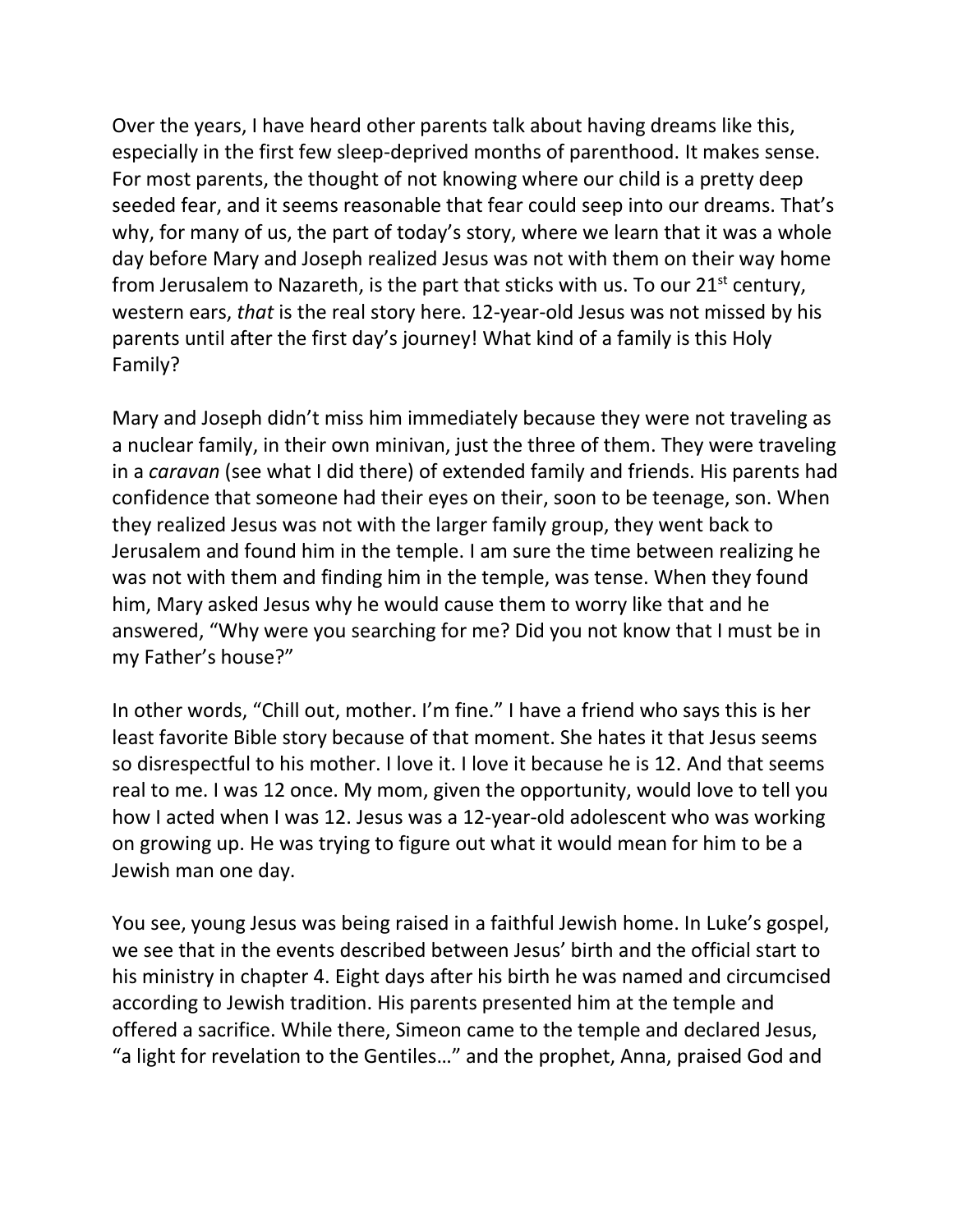talked to the people about this special child. Jesus and his family were firmly planted in traditional Judaism. That's what kind of family they were.

At 12, Jesus had been immersed in his parents' faith literally since the day he was born. He stayed at the temple to listen and to ask questions, to make sense of his faith on his own. This story marks the transition, in Luke's narrative, between what others said about Jesus (by others, I mean the angel Gabriel, the angels who announced Jesus' birth, Simeon, and Anna) …the transition between what they said about Jesus, and his own words. We hear Jesus' voice for the first time and begin to understand how Jesus saw his relationship with God. That work Jesus was doing in the temple is work we all have to do in our own time, whether we are 12, 20, or 90. A life of faith is a life that is always asking and trying to answer, "Who is God to me?" and "Who am I to God?" In this text, Jesus answers "God is my parent and I belong to God. We are family."

God reveals Godself to each one of us in different ways, at different times. This week, as I reflected on the reaction of the people, including the teachers, who were "amazed at his understanding and his answers," I remembered times when a child has been able to say simply the thing I was trying to say using way too many words or times when a child's question, during a children's sermon in worship, caused everyone in the sanctuary to see something about God in a new way. Years ago, I was the youth minister at a Presbyterian church that was trying to tip-toe into a more progressive theology. I was talking, during a children's sermon, about how all families look different, but they are all held together by the same thing: love. I was using many words to talk to the children about samesex couples when one of the children interrupted me and said, "I think what you mean is that some families have two moms or two dads and that's okay because we should all be minding our own business."

## **\*SLIDE**

"Children are like sponges," they say. That child had been soaking up good stuff in her home and, hopefully, at church. We know that our children soak up the things that happen and the words that are said around them. And part of their own work, with help from people who love them, is to help them make sense of all that they take in. Really great, self-aware, parents are careful to help their children figure things out for themselves rather than telling them what they have to think or believe.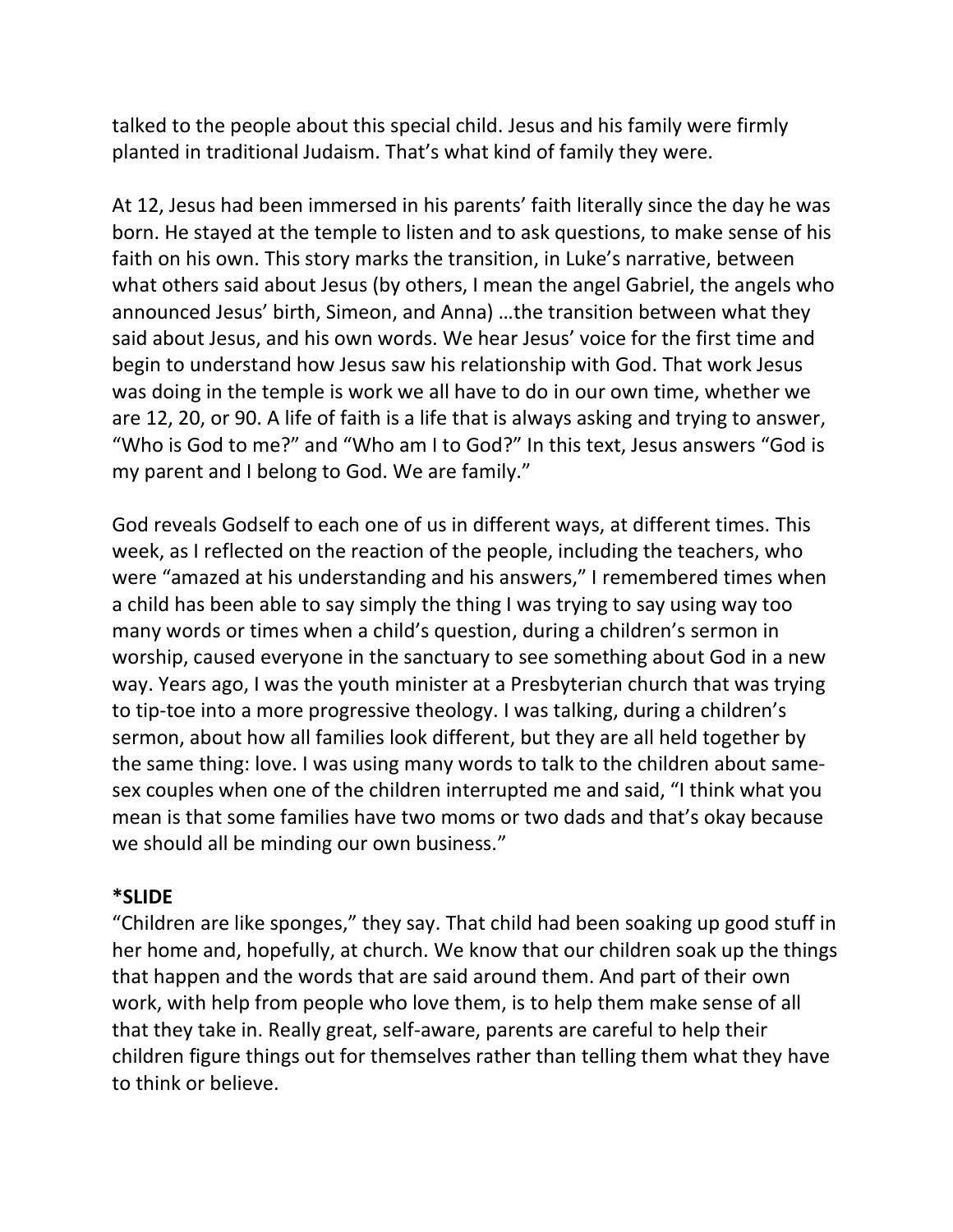The same is true within faith communities. Churches that recognize that faith formation is not about indoctrinating young people, but about walking with them as they develop and own their own theology, are equipping children to rely on their faith to help them navigate the complexities of life. So, the question is, what do we, the church, and we, parents, grandparents, aunts, uncles, friends, and neighbors of the children in our lives, what do we want them soak up?

My answer to that is LOVE. You have heard me say to the children, over and over again, "There is nothing you can do or say that will change how big God's love is for you." That's true, by the way, for all of us. And what a great thing for our children to soak up. I wonder…how would the world be different if every one of us internalized God's big love? At some point in our individual faith journeys, we each decide what the foundation of our faith is, what the deal breaker is. My personal theology has, at its roots, the belief that God loves everyone, and that we can't mess that up. I also believe our response to that love ought to be to love ourselves and each other with love like that.

I believe lots of other things too, but I refuse to believe anything that conflicts with that. So, when someone tries to use God or the Bible to keep members of the LGBTQ+ community on the outside, to devalue their relationships and their families, I reject that. Because the truth is, we cannot both love people and refuse to accept who they were created to be. Love creates space for everyone. Just as we cannot turn our backs on refugees and immigrants and claim we love them. Love welcomes the stranger. And we cannot deny the reality of the oppression experienced by our Black and brown siblings and claim we love them. Love honors lived experiences. These are the things we want our children to soak up. We want them to experience God's love for them and know that God has that same love for all people. And we want to show them that the primary way we live out our faith is by making that love real.

I don't know exactly what the teachers were saying to Jesus that day at the temple. I don't know what questions he asked and how he answered their questions of him. It is likely the teachers were talking more about law than love. But it's important to understand that in the Jewish tradition, law is love. Torah law governed how God's people lived in community with God and with one another. Abiding by the law was what love looked like. I imagine, as he listened to